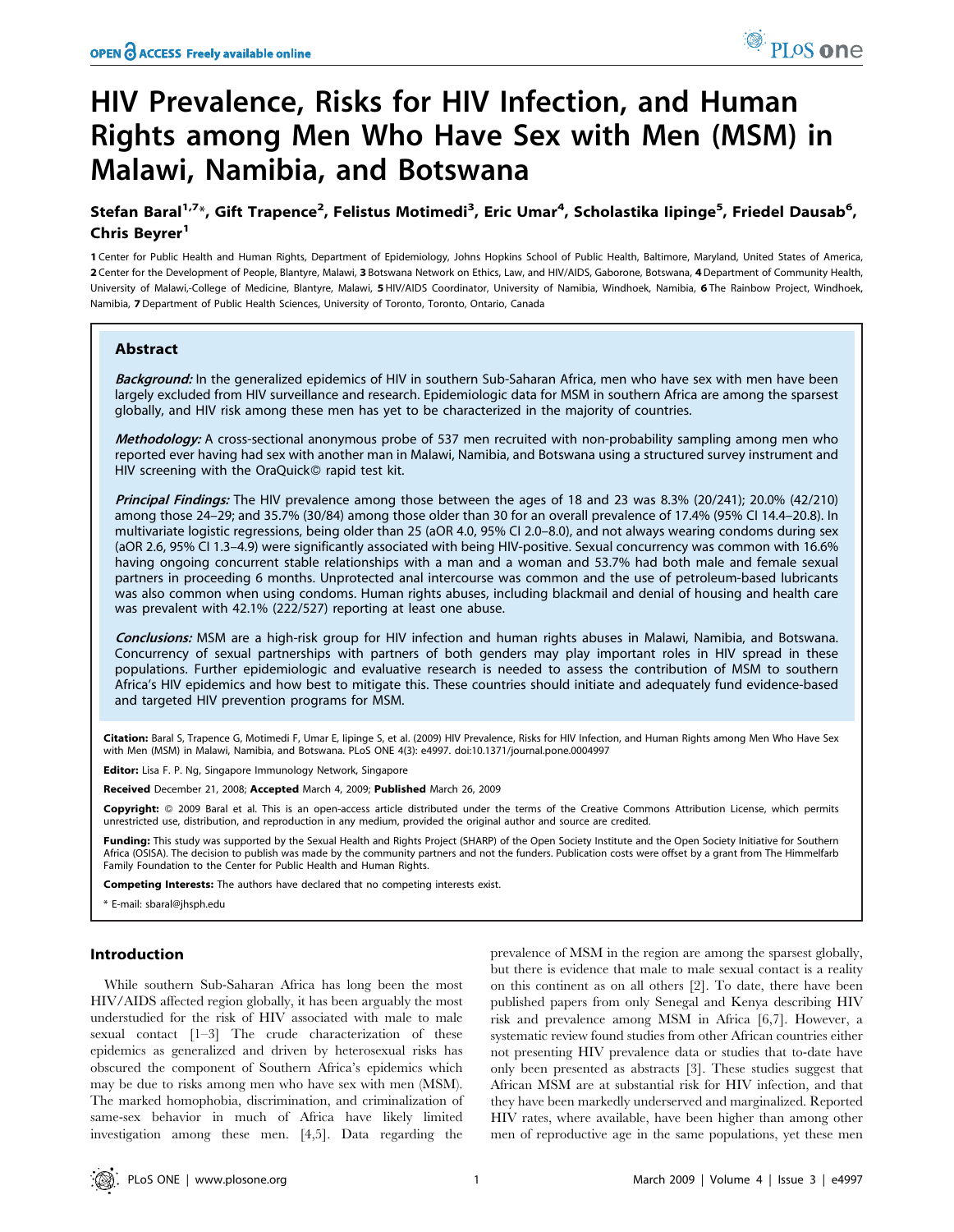tend to have limited knowledge of the health related risks of anal intercourse [8–10]. The lack of data on MSM and HIV are paradoxically the most marked for the world's highest prevalence zone; the southern region of Sub-Saharan Africa. No published studies have reported HIV prevalence among MSM in Namibia, Malawi, and Botswana, three profoundly HIV/AIDS affected southern states. MSM have not been included in the HIV/AIDS strategies in these countries and same sex behavior among consenting adults is criminalized in all three states in 2008.

Concurrency of sexual relationships has been posited by several groups as a key driver of the high rates of prevalence in the southern African region [11,12]. Yet concurrency of same and opposite sex partners has been little studied, and may play important roles as well.

To address these lack of HIV prevalence and risk and rights data among MSM in these states, and to support the emerging community groups advocating for recognition and health services for these men, our collaborative group developed a technically simple epidemiology and human rights study protocol which could be implemented by LGBT (Lesbian, Gay, Bisexual, and Transgender) rights groups with minimal cost, and with maximum protection for participants. The results presented here are the first epidemiologic probe of HIV among MSM in Namibia, Botswana, and Malawi.

## Methods

## Study Area

This study was completed in Blantyre and Lilongwe in Malawi, Windhoek, Namibia, and Gaborone, Botswana. These countries were chosen based on being within the encashment area of the Open Society Initiative for Southern Africa, having generalized HIV epidemics, no data available characterizing HIV risk among MSM, and having community-based organizations that were keen and able to collaborate on a study characterizing MSM in their community.

#### Study population and sampling methods

Eligible participants were 18 years old or older, had a history of ever having had anal intercourse with another man, and were able to give verbal informed consent for HIV screening in local languages. Inclusion criteria were not based on sexual orientation or identity, frequency of sexual contacts, previous HIV testing, or known HIV serostatus. Given the hidden nature of MSM in these communities, participants were recruited by in-country community-based organizations (CBO) with experience working with gay, bisexual, and other MSM. In-country technical support was provided as requested by the CBOs. In Namibia, investigators from the University of Namibia HIV/AIDS unit played a central role in providing ongoing support for this work. Similarly, researchers from the Malawi College of Medicine supported the Malawian CBO. The study staff was provided on–site training in outreach and recruitment, obtaining informed consent, and in interviewing techniques. The study was anonymous, confidential, and no written communications were shared with participants to minimize the risk of disclosure of MSM status. Sample size calculations were based measuring risk associated with unprotected anal intercourse (UAI). Assuming that UAI increases risk of HIV transmission by approximately 80% with a significance level of 0.05 and a power of 80%, the minimum necessary sample size was 150 men[13]. Rounding up, the planned sample size was 200 for each of the three sites for a total of 600 men.

Given the lack of gay venues, recruitment was done through snowball sampling. In Malawi, 20 seeds were identified by the

local CBO, Center for Development of People (CEDEP), and each of the seeds recruited either 9 or 10 participants resulting in a total sample size of 202. In Namibia, 20 seeds were identified by the local CBO, the Rainbow Project (TRP) and through chain-referral recruited 20 participants each for a total sample size of 218. In Botswana, the partner was the Botswana Network on Ethics, Law, and HIV/AIDS (BONELA), who recruited 10 seeds. However, ultimately only 117 MSM were accrued in Botswana because of difficulty in accessing this population and significant delays in the local approval processes.

## HIV Screening

Saliva samples were obtained for anonymous rapid HIV screening among interviewees. Oral fluid HIV was done testing using the OraSure Oraquick HIV-1/2 kit (Orasure Technologies, Bethlehem, PA, USA), licensed by the US FDA, with a sensitivity of 99.1% for oral fluid (compared to 99.7% with serum), and a specificity of 99.6% with oral fluid (compared to 99.9% with serum) [14]. This HIV screen was for study purposes, not for confirmative diagnosis of HIV infection: participants were encouraged to seek appropriate venues for HIV counseling and testing.

#### Study Instrument and Interviews

A short structured survey instrument containing 45 questions was developed with a modified Delphi Method including experts in determinants of health, HIV epidemiology, and human rights. The instrument was piloted with MSM CBO members in each of the countries, and revised and locally adapted. Interviews took approximately 25 minutes to complete, and collected no identifiable information. After the interview, the oral fluid sample was obtained and the study participants were remunerated at different levels (between 5–10 USD) as determined by the partner CBO for their time and transportation costs. To maintain confidentiality and anonymity of the participants in the study, two separate rooms were required to ensure that the person reading the test result did not make direct contact with the respondent. Instead, nontraceable alphanumeric participant codes linked the HIV screening data to the surveys.

#### Statistical Analysis

Survey instruments were linked anonymously to HIV testing results using participant codes. Data were doubly entered into Microsoft Excel and subsequently imported to Stata 9.2 for analysis[15]. Univariate analyses included two-sample tests for differences in proportions,  $\chi^2$  tests of independence, and logistic regression assessing the relationship between risk factors and HIV status. Backward elimination with a p-value set to 0.1 was used to determine which variables were included in the multivariate model. .In the multivariate logistic regression models, variables that were significantly  $(p<0.05)$  or moderately significantly  $(p<0.1)$  associated with HIV status were reported by presenting adjusted odds ratios (aOR) with 95% confidence intervals.

The study was approved by the Institutional Review Board of the Johns Hopkins Bloomberg School of Public Health and the University of Namibia, and the Ministry of Health in Botswana. Ethics approval was also sought from the National AIDS Council (NAC) in Malawi. While receipt of the application was confirmed on numerous occasions over many months, no answer was given. A thorough consultation with the MSM community in Malawi demonstrated overwhelming support to move forward with the study. And since the protocol was identical to that approved by the two other in-country human subjects committees, CEDEP employed an internal review mechanism and approved the study.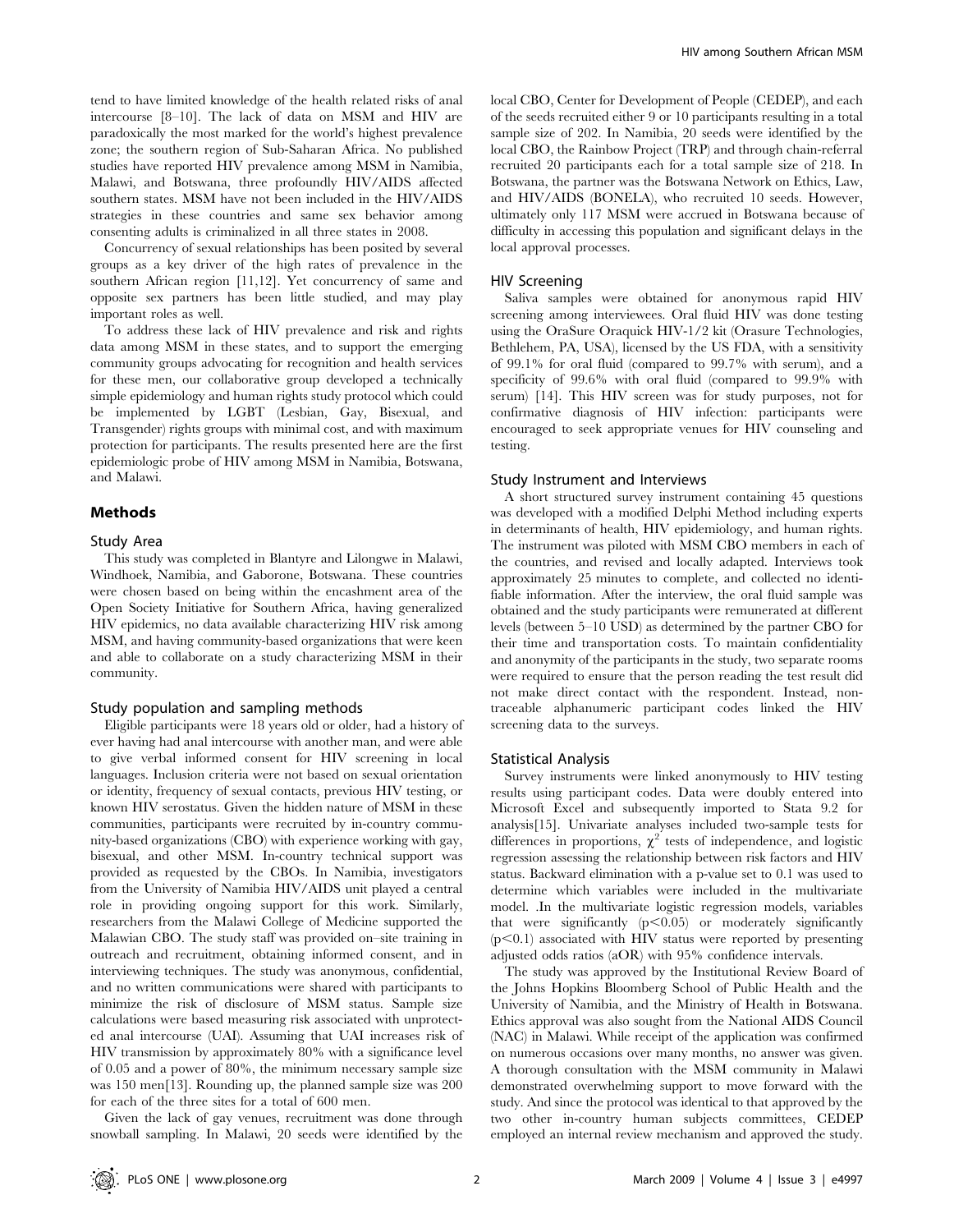## Results

## Sociodemographics and Sexual Practices of study participants

The participants tended to be young overall with mean ages of 24–26 in each of the three countries (Table 1). The majority had at least a secondary education, and approximately half were currently employed. There were high levels of bisexual concurrency observed, defined as concurrent regular partnerships with both men and women, but was most common in Malawi  $(p<0.05)$ .

In all three countries, MSM had more male sexual partners than female sexual partners with a mean of between 1–1.5 female sexual partners in last 6 months, again positively skewed. MSM reported medians of between 3–4 male sexual partners over the preceding 6 months, though the distributions were positively skewed for all three countries with a minority of men reporting large number of male partners. Active bisexual practices–both male and female sexual partners in the same time frame was common across all three countries, but again, was most common in Malawi ( $p$ <0.05).

Disclosure of sexual orientation to family was more common in both Namibia and Botswana than Malawi ( $p$ <0.05). In Malawi, less than 10% of respondents disclosed their sexual orientation at any interaction with a health care worker, and the rate was below 25% in both Namibia and Botswana.

8.7% (38/435) of MSM admitted to injecting drugs, but more participants refused to answer this question than any other (18.1% - 97/536). The total sample size varied because participants refused to answer certain questions of the survey instrument.

In the pooled analysis, 44.7% (238/533) had used the internet to find a male sexual partner in the last 6 months, with the highest rates being in Botswana ( $p<0.05$ ). Across all three sites, the biggest self-reported risk to one's health was from HIV/AIDS, though 8.0% of the participants considered violence as the most important threat to their personal health. Compared to Malawi and Botswana, MSM in Namibia were less likely to consider HIV/ AIDS as the biggest threat to their health  $(p<0.05)$ , and most likely to consider violence as the single biggest threat to their health  $(p<0.05)$ .

## Table 1. Selected characteristics of MSM in Malawi, Namibia, and Botswana.

| Characteristic                            |                                                         | Malawi                                 | <b>Namibia</b>                      | <b>Botswana</b>                     | Pooled                                |
|-------------------------------------------|---------------------------------------------------------|----------------------------------------|-------------------------------------|-------------------------------------|---------------------------------------|
| Age                                       | Mean/Median (Range)                                     | 25.6/25 (Range 19-49)                  | 24.4/23 (Range 18-52)               | 25.8/24 (Range 18-49)               | 24.9/24                               |
| <b>Rural Origin</b>                       |                                                         | 30.4% (61/201)                         | 42.6 (93/218)*                      | 23.1% (27/117)                      | 33.8% (181/536)                       |
| Education                                 | Primary or less                                         | 0.5% (1/199)                           | $9.6\%$ (21/218) <sup>*</sup>       | $1.7\%$ (2/117)                     | 4.5% (24/534)                         |
|                                           | Secondary or more                                       | 99.5% (198/199)                        | 90.4 (197/218)*                     | 98.3% (115/117)                     | 95.5% (510/534)                       |
| <b>Currently Employed</b>                 | Employed                                                | 51% (102/200)                          | 41.9% (91/218)                      | 49% (57/117)                        | 46.7% (250/535)                       |
| <b>Current Relationship</b>               | Only Regular Male Partner                               | 28.6% (56/196)                         | 34.6% (74/214)                      | 45.6% (52/114)*                     | 34.7% (182/524)                       |
|                                           | Only Regular Female Partner                             | 21.9% (43/196)                         | 17.3% (37/214)                      | 10.5% (12/114)*                     | 17.5% (92/524)                        |
|                                           | Concurrent Regular Male and<br>Female Partner           | 25.5% (50/196)*                        | 10.3% (22/214)                      | 12.3% (14/114)                      | 16.4% (86/524)                        |
| Self -Reported Sexual<br>Orientation      | Heterosexual                                            | 6.5% (13/200)                          | 19.4% (42/216)*                     | 3.4% (4/117)                        | 11.1% (59/533)                        |
|                                           | Gay/Homosexual                                          | 40.5% (81/200)                         | 48.6% (105/216)                     | 66.7% (78/117)*                     | 49.5% (264/533)                       |
|                                           | <b>Bisexual</b>                                         | 53% (106/200)*                         | 29.1% (63/216)                      | 29.1% (34/117)                      | 38.1 (203/533)                        |
|                                           | Transgender                                             | 0(0/200)                               | 2.88% (6/226)                       | $0.9\%$ (1/117)                     | 1.3% (7/533)                          |
| Disclosed sexual<br>orientation to        | At least one Family member                              | 17% (34/200)*                          | 44.5% (97/218)                      | 60.3% (70/116)                      | 37.6% (201/534)                       |
|                                           | Any one Health Care Worker                              | 8.96% (18/201)*                        | 21.6% (47/218)                      | 24.1% (28/116)                      | 17.4% (93/535)                        |
|                                           | Family or Health Care Worker                            | 20.5% (41/200)*                        | 50.0% (109/218)                     | 64.7% (75/116)                      | 42.1% (225/534)                       |
| In last 6 months:                         | Number of Male Partners (Mean/<br>Median) (Range)       | 3.9/2 (Range 0-52)                     | 2.9/2 (Range 0-30)                  | 2.8/2 (Range 0-24)                  | 3.2/2 (Range 0-52)                    |
|                                           | Number of men with $> = 5$ partners 17.54% (30/171)     |                                        | 14.7% (31/211)                      | 12.8% (15/117)                      | 15.2% (76/499)                        |
|                                           | Number of female partners (Mean/<br>Median) (Range)     | $1.5/1$ (Range 0-12)                   | $1.2/1$ (Range 0-12)                | $0.7/ 0$ (Range $0 - 7$ )           | 1.2/1 (Range 0-12)                    |
|                                           | Both male and female sexual<br>partners in last 6months | 63.44% (118/186)*                      | 50.7% (108/213)                     | 43.6% (51/117)                      | 53.7% (277/516)                       |
|                                           | Have injected illegal drugs (IDU)                       | 12.2% (18/147) 48<br>refused to answer | 8% (16/200) 20<br>refused to answer | 3.4% (4/88) 29<br>refused to answer | 8.7% (38/435) 97<br>refused to answer |
|                                           | Found male partner on internet                          | 44.2% (88/199)                         | 38.5% (84/218)                      | 56.9% (66/116)*                     | 44.7% (238/533)                       |
| Self-reported biggest<br>threat to health | <b>HIV</b>                                              | 84.7% (161/190)                        | 58.9% (119/202)*                    | 80.9% (89/110)                      | 73.5% (369/502)                       |
|                                           | Sexually Transmitted Infections                         | 5.3% (10/190)                          | 7.4% (15/202)                       | 2.7% (3/110)                        | 3.6% (28/502)                         |
|                                           | Malaria/Tuberculosis                                    | 3.2% (6/190)                           | 4.5% (9/202)                        | $0.9\%$ (1/110)                     | 3.2% (16/502)                         |
|                                           | Violence                                                | 2.6% (5/190)                           | 15.4% (31/202)*                     | $3.6\%$ (4/110)                     | 8.0% (40/502)                         |

\*Statistically significant difference of proportions (two-sided) for each variable between the three countries (p<0.05). doi:10.1371/journal.pone.0004997.t001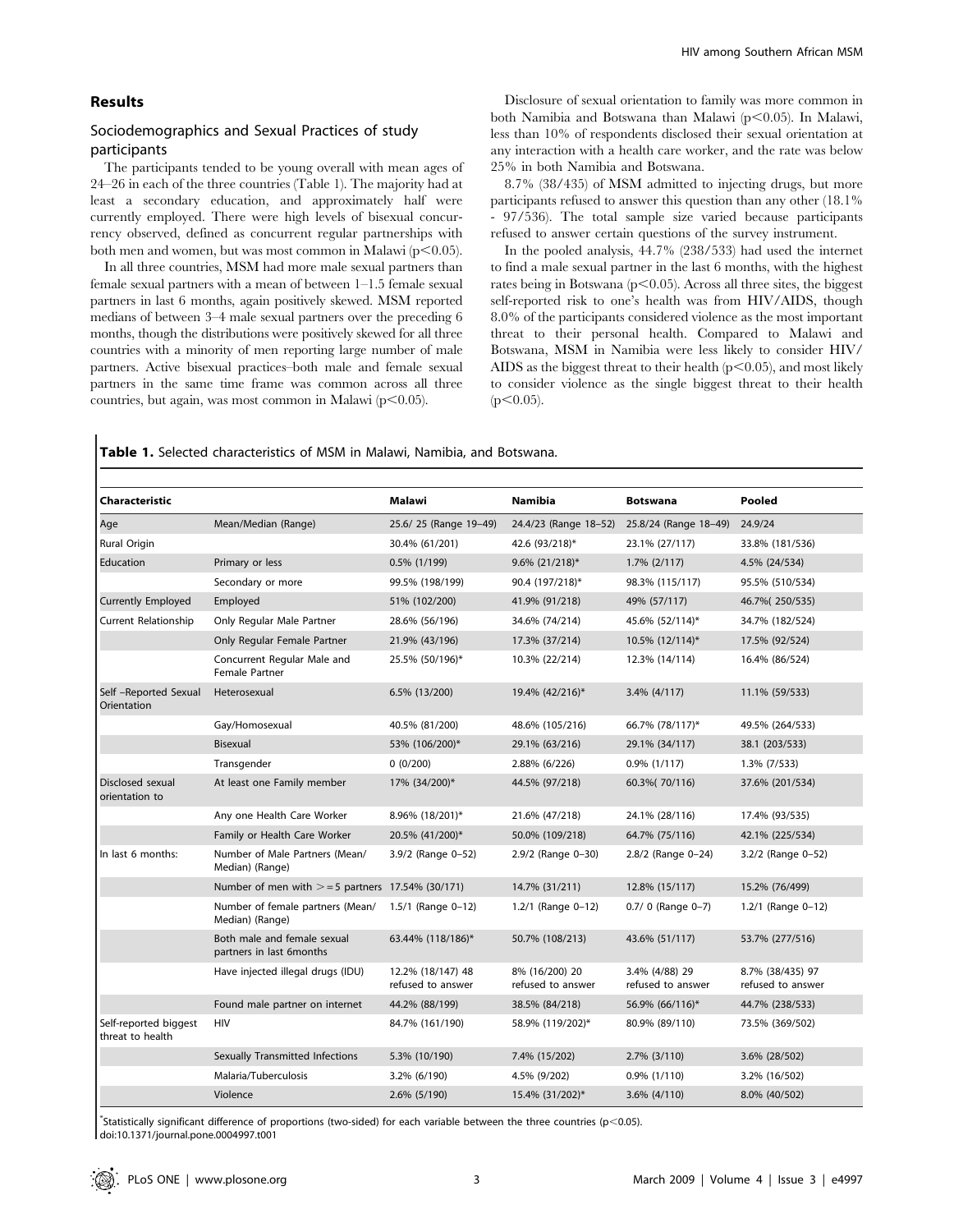Table 2. Levels of HIV-related knowledge among MSM in Malawi, Namibia, and Botswana.

| l Characteristic                                                |                     | Malawi             | Namibia         | <b>Botswana</b>  | Pooled           |
|-----------------------------------------------------------------|---------------------|--------------------|-----------------|------------------|------------------|
| Received any information about<br>preventing HIV infection from | Women               | 94.5% (189/200)    | 95.0%(207/218)  | 90.6% (106/117)  | 93.8% (503/536)  |
|                                                                 | Men                 | 56.5% (113/200)*   | 84.9%(185/218)* | 50.4% (59/117)*  | 66.7% (357/535)* |
| Know that HIV can be transmitted via                            | Anal Intercourse    | 92.3% (180/195)    | 94.3% (200/212) | 93.1% (108/116)  | 93.1% (488/524)  |
|                                                                 | Vaginal Intercourse | 98.5% (197/200)    | 96.3% (208/216) | 99.2% (116/117)  | 97.8% (521/533)  |
|                                                                 | Injecting Drug Use  | 74.35% (142/191) * | 91.5% (194/212) | 92.0% (104/113)* | 85.3% (440/516)* |
|                                                                 | All three above     | 70.27% (130/185)   | 87.8% (180/205) | 87.5% (98/112)   | 81.1% (408/536)  |

\*Statistically significant difference of proportions (two-sided) within each country and in pooled analysis (p<0.05). doi:10.1371/journal.pone.0004997.t002

## HIV Related Knowledge

Men were more likely to have received any information about how to prevent HIV infection from women than from men in all three sites  $(p<0.05)$  (Table 2). Men were more likely to know that HIV can be transmitted by vaginal intercourse than by anal intercourse in both Botswana and Malawi  $(p<0.05)$ . In the pooled analysis, 85.3% (44/516) knew that HIV could be transmitted through injecting drug use. Only 70.3% of men in Malawi knew that HIV could be transmitted by these three modalities, whereas this was again higher in Botswana and Namibia  $(p<0.05)$ , predominantly because of the dearth of knowledge about IDU.

#### HIV Risk Factors

Always using condoms among MSM with male or female partners was equivocal in Malawi and Botswana, but in Namibia, MSM were more likely to use condoms with men than women  $(p<0.01)$ . In Namibia and Botswana, MSM were more likely to always use condoms with casual partners as compared to their regular sexual partners  $(p<0.05)$ , whereas condom use between casual and regular partners was equivalent in Malawi. Of those who used lubricants during anal intercourse, a minority (38.2%, 130/340) overall used water-based lubricants as compared to petroleum-based products including petroleum jelly, fatty and body creams, with highest rates of WBL use in Botswana (50.7%,  $36/71$ , p $< 0.05$ ). Finally, only  $3.3\%$  (13/389) of the study sample were practicing safe anal sex as defined by always using condoms and water-based lubricants.

Transactional sex, as defined by anal intercourse in exchange for money or gifts with a casual partner, was common across all three sites. Overall, it was more common in Malawi (62.6% - 124/ 198), then Namibia (37.3%-81/217), and least prevalent in Botswana (29.3% - 34/116) ( $p<0.05$ ). In Malawi, the sample

was more likely to have received money/gifts for anal intercourse, but this difference was not found in the sample in Namibia or Botswana. MSM had been most commonly previously tested for HIV in Botswana (82.9% 97/117), followed by Namibia (59.4%- 129/217), and then Malawi (35.2% 69/196) (p<0.05). 18.5% (40/216) of MSM had ever been told by a health care worker that they had a STI in Namibia, whereas 8.5% (17/199) of MSM in Malawi had received this diagnosis similar to 9.4% (11/117) of MSM in Botswana.

#### Human Rights Contexts

Human rights abuses among MSM in the study sample were prevalent across all three countries. Between 5–10%, depending on the site, of the study participants had been denied housing in the past for reasons other than the ability to pay (Table 3). Being afraid to seek health services because of sexual orientation was reported by 17.6% (35/199) in Malawi, 18.3% (40/218) in Namibia, and 20.5% (24/117) in Botswana. While having been denied health care was less common with a pooled prevalence of 5.1% (27/533), disclosing sexual orientation to a health care worker was significantly associated with having been denied health care (OR 4.2,95% CI 1.9–9.3).

MSM reported being afraid to walk down streets in their own community most commonly in Botswana , but also to a lesser extent in Malawi and in Namibia ( $p$ <0.05). Overall 42.1% (222/ 527) of MSM answered yes to any of these markers of human rights violation. 12.2% (65/533) of the total sample indicated that they had been physically abused by a government or police official, with the highest rates in Namibia ( $p<0.05$ ). Finally, 11.4% (61/ 534) of the sample reported ever having been raped by another man, with similar rates across the three sites.

Blackmail or extortion on the basis of sexual orientation or behavior was quite prevalent in the sample with an overall rate of

Table 3. The prevalence of human rights abuses among MSM in Malawi, Namibia, and Botswana.

| l Characteristic                                | Malawi          | <b>Namibia</b> | <b>Botswana</b>  | Pooled          |
|-------------------------------------------------|-----------------|----------------|------------------|-----------------|
| Denied housing other than not being able to pay | 6.5% (13/200)   | 8.3% (18/218)  | $5.2\%$ (6/116)  | 6.9% (37/534)   |
| Denied health care based on sexuality           | 4.02% (8/199)   | 8.3% (18/217)  | $0.85\%$ (1/117) | 5.1% (27/533)   |
| Afraid to seek health services                  | 17.59% (35/199) | 18.3% (40/218) | 20.5% (24/117)   | 18.5% (99/535)  |
| Afraid to walk in community                     | 15.5% (31/200)  | 16.7% (36/215) | 29.1% (34/117)   | 19.0% (101/532) |
| Blackmailed because of sexuality                | 18.00% (36/200) | 21.3% (46/216) | 26.5% (31/117)   | 21.2% (113/533) |
| Yes to any of the above related to sexuality    | 34.34% (68/198) | 41.5% (88/212) | 56.9% (66/116)   | 42.1% (222/527) |
| Beat up by government or police official        | 8.08% (16/198)  | 21.7% (47/217) | $1.7\%$ (2/117)  | 12.2% (65/533)  |

doi:10.1371/journal.pone.0004997.t003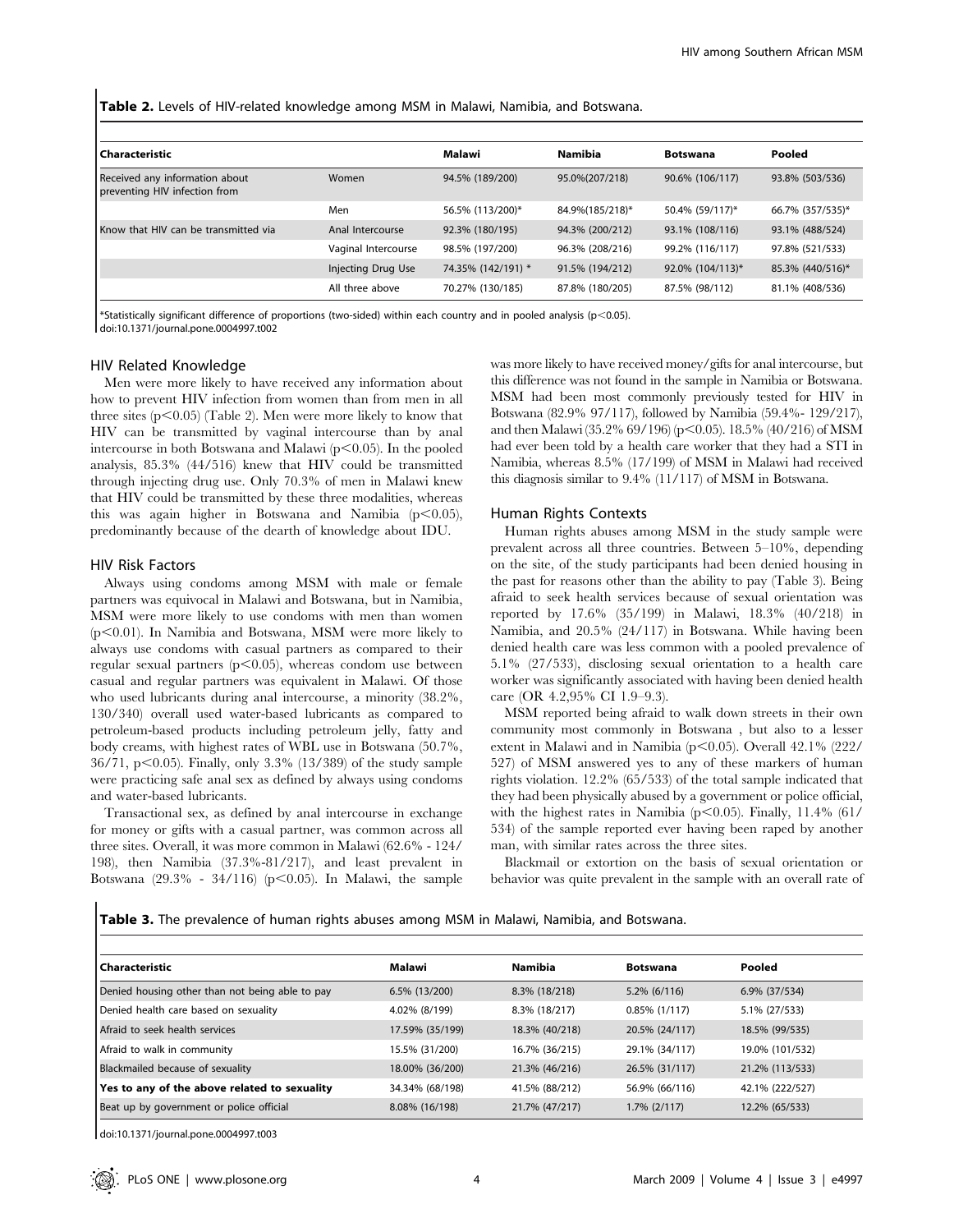Table 4. The prevalence of HIV among MSM in Malawi, Namibia, and Botswana and proportion aware of serostatus.

| <b>HIV Prevalence</b> | Malawi                       | Namibia                      | <b>Botswana</b>               | Combined                      |  |
|-----------------------|------------------------------|------------------------------|-------------------------------|-------------------------------|--|
|                       | Estimate ( $n - 95\%$ CI)    | Estimate (n - 95% CI)        | Estimate (n - 95% CI)         | Estimate (n - 95% CI)         |  |
| All Ages              | 21.4% (43/201 - 16.3-27.6)   | $12.4\%$ (27/218 - 8.7-17.4) | $19.66\%$ (23/117 - 13.5-7.8) | $17.4\%$ (93/536 - 4.4-20.8)  |  |
| Age 18-23             | $15.2\%$ (12/79 - 8.9-24.7)  | $3.5\%$ (4/113 - 1.4-8.8)    | $8.2\%$ (4/49 - 3.2–19.2)     | $8.3\%$ (20/241 - 5.4-12.5)   |  |
| Age 24-29             | $21.6\%$ (19/88 - 14.3-31.3) | $17.1\%$ (12/70 - 10.1-27.6) | $21.2\%$ (11/52 - 12.2-34.0)  | $20.0\%$ (42/210 - 15.2-25.9) |  |
| Age $> = 30$          | $35.3\%$ (12/34 - 21.5-52.1) | $31.4\%$ (11/35 - 18.6-48.0) | $46.7\%$ (7/15 - 24.8-70.0)   | $35.7\%$ (30/84 - 26.3-46.4)  |  |
| Aware of HIV status   | 4.7% (2/43)                  | 59.2% (16/27)                | 17.4% (4/23)                  | 23.7% (22/93)                 |  |

doi:10.1371/journal.pone.0004997.t004

21.2%. In the pooled analysis, univariate associations with blackmail included having either paid or received money or gifts for casual sex  $(p<0.01)$ ; having told a member of the family of one's sexual orientation  $(p<0.01)$ ; and having a told a clinic or health care worker of one's sexual orientation  $(p<0.05)$ , and not having had an HIV test in the preceding 6 months  $(p = 0.06)$ (data not shown). Multivariate analysis was completed adjusting for these covariates and blackmail was significantly associated with having taken part in transactional sex (aOR 2.5,95%CI 1.6–3.8), not having had a HIV test in last 6 months (aOR 0.56,95%CI 0.3–1.0), having disclosed same sex behavior to a member of the immediate or extended family (aOR 2.3,95% CI 1.4–3.6), but not to health care workers (aOR 0.9,95%CI  $0.5-1.6$ ).

#### Associations with HIV Infection

The overall HIV prevalence was 17.4% (93/536); however, there was significant variation of HIV prevalence with increasing age (Table 4). The HIV prevalence among those between the age of 18 and 23 was 8.3% (20/241), then 20.0% (42/210) among those 24–29, and 35.7% (30/84) among those older than 30.

Overall, 23.7% (22/93) were aware of their HIV status, though this varied significantly between countries  $(p<0.05)$ . In Malawi, more than 95% were unaware of their status, whereas in Botswana 76.3% were unaware and in Namibia, 41.8% were unaware of their status.

Univariate predictors varied between countries and can been seen in Table 5. In the pooled analysis, increasing age, being employed, not always wearing condoms with men, casual and regular partner, having been diagnosed with an STI, and having had transactional sex were significantly associated with HIV  $(p<0.05)$ . Furthermore, self-reporting as homosexual or bisexual compared to heterosexual was associated with HIV ( $p = 0.06$ ). In the multivariate model, ever having been diagnosed with an STI, being older than 25 (aOR 4.0, 95% CI 2.0–8.0) and not always wearing condoms (aOR 2.6, 95% CI 1.3–4.9) were significantly associated with being infected with HIV in the pooled analysis (Table 6). Country-specific associations also included having been diagnosed with an STI was strongly linked to being HIV-positive (aOR 33.7, 95% CI 3.4–148.2) in Botswana and having used the internet to find male sexual partners in Malawi (aOR 3.6 95% CI1.0–13.7).

Table 5. Univariate associations with HIV status among MSM in Malawi, Namibia, and Botswana and proportion aware of serostatus.

| <b>Characteristic</b>                               | Malawi                                                | <b>Namibia</b>    | <b>Botswana</b>                                  | Combined<br>OR (95% CI) |  |
|-----------------------------------------------------|-------------------------------------------------------|-------------------|--------------------------------------------------|-------------------------|--|
|                                                     | OR (95% CI)                                           | OR (95% CI)       | OR (95% CI)                                      |                         |  |
| Increasing Age Groups                               | $1.7(1.1-2.8)$                                        | $7.3(2.6-20.1)$   | 3.2 (1.2–8.2)                                    | $2.6(1.6-4.2)$          |  |
| Self-reported homosexual orientation                | All self-reported homosexual<br>MSM were HIV positive | $1.4(0.4-4.2)$    | $0.7(0.1 - 7.4)$                                 | $2.4(0.9-6.3)$          |  |
| Being employed                                      | $0.9(0.5-1.8)$                                        | $0.8(0.4-1.9)$    | $5.0(1.7-14.5)$                                  | $1.7(1.1-2.6)$          |  |
| Not always wearing condoms with men                 | $6.4(1.4-28.5)$                                       | $2.8(1.1-6.8)$    | $0.6(0.2-1.7)$                                   | $2.2(1.3-3.8)$          |  |
| Not always wearing condoms with women               | $1.3(0.3-4.7)$                                        | $3.7(0.7-18.6)$   | $1.8(0.3-11.0)$                                  | $2.3(0.9-5.4)$          |  |
| Not always wearing condoms with casual<br>partners  | $7.0(0.9 - 53.7)$                                     | $17.7(2.4-133.3)$ | $0.6(0.2-2.3)$                                   | $4.9(2.1-11.4)$         |  |
| Not always wearing condoms with regular<br>partners | $5.6(0.7-43.4)$                                       | $8.3(1.1-62.9)$   | $2.0(0.6 - 7.6)$                                 | 4.3 (1.7-10.9)          |  |
| Used internet to find male partner                  | $1.8(0.9-3.6)$                                        | $0.9(0.4-2.1)$    | $0.9(0.4-2.3)$                                   | $1.3(0.8-2.0)$          |  |
| Having been ever diagnosed with a STI               | $1.6(0.5-4.8)$                                        | $2.9(1.2 - 7.2)$  | $16.0(3.8-67.2)$                                 | $2.7(1.5-4.8)$          |  |
| Had transactional sex                               | $1.5(0.7-3.1)$                                        | $1.2(0.5-2.7)$    | $2.8(1.1 - 7.2)$                                 | $1.7(1.1-2.7)$          |  |
| Ever arrested                                       | $2.4(1.0-5.9)$                                        | $0.8(0.3-1.8)$    | All MSM who reported<br>arrest were HIV positive | $0.8(0.5-1.4)$          |  |
| Having been raped                                   | $3.3(0.8-14.7)$                                       | $1.5(0.5-4.3)$    | $6.3(1.5-25.6)$                                  | $1.1(0.6-2.2)$          |  |

• Bolded are statistically significant ( $p$ <0.05).

doi:10.1371/journal.pone.0004997.t005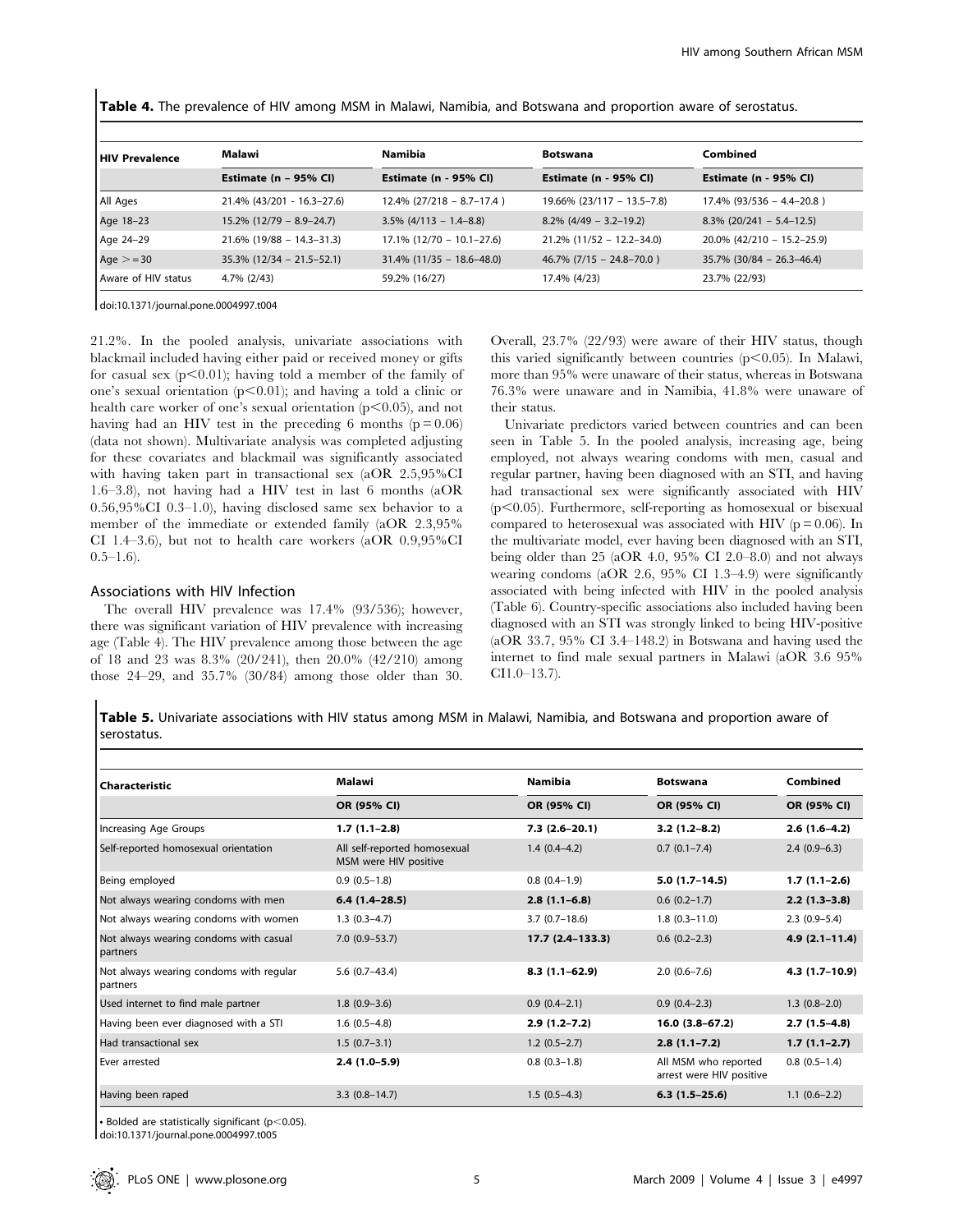Table 6. Multivariate adjusted associations with HIV status among MSM in Malawi, Namibia, and Botswana and proportion aware of serostatus.

| l Characteristic                    | Malawi           | Namibia           | <b>Botswana</b>   | Combined         |
|-------------------------------------|------------------|-------------------|-------------------|------------------|
|                                     | aOR (95% CI)     | aOR (95% CI)      | aOR (95% CI)      | aOR (95% CI)     |
| Older than 25                       | $3.6(1.1-11.1)$  | 4.9 (1.5-16.2)    | $7.2(1.2 - 41.9)$ | $4.0(2.0 - 8.0)$ |
| Not always wearing condoms with men | 17.1 (1.9-149.8) | $6.7(0.8 - 54.1)$ | $0.92(0.3-2.9)$   | $2.6(1.3-4.9)$   |
| Ever Diagnosed with an STI          | $2.33(0.2-23.1)$ | $0.55(0.2-1.9)$   | 33.7 (3.4-148.2)  | $0.72(0.3-1.6)$  |
| Used Internet to find male partners | $3.6(1.0-13.7)$  | $1.52(0.5-4.9)$   | $1.1(0.4-3.3)$    | $0.68(0.4-1.3)$  |

• Bolded are statistically significant ( $p$ <0.05).

doi:10.1371/journal.pone.0004997.t006

## **Discussion**

This is the first study to investigate HIV status and risks for HIV infection among MSM in Namibia, Botswana, and Malawi. It is also the first attempt, to our knowledge, to evaluate the human rights contexts among MSM and to link individual level rights abrogation to HIV biological outcomes in the African context.

Overall, HIV rates were substantial, and risks for HIV infection from sex with both were men and women were common. The participants were generally young, though there was a significant association between HIV and age. Excluding the few men above the age of 49, overall more than one-third (35.7%, 95%CI 26.3– 46.4) of MSM between the ages of 30–49 were HIV infected. These data suggest that this is not a new epidemic of HIV among African MSM which is spreading more rapidly among younger MSM, as has been seen observed among MSM in other settings such as Russia [16]. Because younger men were much less likely to be HIV infected, prevention programs targeting younger MSM in these populations could have marked potential for avoiding future infections. All possible combinations of biomedical and behavioural interventions need to be evaluated including those directed at MSM who are already HIV seropositive[17]. While very little is known about the benefit of targeted HIV prevention programming among MSM in Africa, in other contexts these approaches are known to be very effective in decreasing unprotected anal intercourse (UAI) [18,19]. Prevention research and optimization of existing prevention tools for MSM are a clear public health priority for Southern Africa.

Approximately two-thirds of MSM had received any information about preventing HIV infection from other men, which was higher than expected. However, given that these men were largely recruited from within the same networks of men who are served by these CBOs, this likely overestimates the men exposed to this information in each country. Basic knowledge and condom access and availability are necessary for increased condom usage, but not sufficient. Recent studies have demonstrated that African MSM are less likely to have UAI if they use water-based lubricants (WBL), have been counseled about the risks of UAI, and more likely to have UAI if they regularly drink alcohol or do not know that HIV can be transmitted via anal intercourse [8,10]. Understanding condom use among MSM in the African context is especially relevant as in all three countries, not always wearing condoms was highly predictive of being HIV positive. If safe sex is defined as the usage of WBL in addition to always wearing condoms, then less than 1 in 20 MSM practiced safe sex in this study. The more common use of oil-based products, including vaseline and body/fatty creams appears partly due to cost and partly to availability. Increasing the availability of affordable and practical WBL should be a key focus of prevention strategies.

A significant proportion of MSM self-identified as either heterosexual or bisexual, and many were married or had at least one female sexual partner in the preceding six months. These results were consistent with a previous knowledge, attitudes, and perceptions study of MSM in Malawi[20]. Concurrency of sexual relationships, which has been posited by many investigators as a key driver of heterosexual transmission in this region, appears to be relevant to MSM as well[11,12]. Some 17% of men overall were in concurrent stable relationships with men and women and over half of the respondents had both male and female sexual partners in previous 6 months, suggesting that concurrency of sexual relationships which include both same and opposite sex partnerships may be an under—appreciated component of HIV spread in this region.

Approximately one tenth of men reported the injection of illegal drugs. There is an increasing appreciation that IDU behavior is also a reality in the African context, and more work is needed to better characterize this risk and its relationship to sexual risk exposures among African men [21].

The use of the internet to find male sexual partners was common across all three countries with nearly half of the respondents reporting using the internet for this purpose. In settings where homosexuality is criminalized and the police harass MSM, with no open venues for gay people to congregate, the internet has preceded the development of openly gay physical venues. Given the hidden nature of this population, the internet may represent a powerful tool in efficiently accessing and delivering HIV prevention education to these men [22].

Self-reported sexual orientation as homosexual or bisexual compared to heterosexual was significantly associated with HIV. While not explored here, this differential risk between identities may relate to sexual positioning, and will be relevant to HIV prevention programming [23]. Disclosure of sexual orientation to either any one member of their immediate or extended family, or any one health care worker was very low. These are hidden populations of men, currently only accessible for study and prevention programming through sexual and social networks with other MSM. In Kenya, where being MSM has become more of an accepted identity, the MSM community continues to evolve a gay identity and become more socially visible [24]. While there is a real risk for backlash, the self-identification of these men and community development may allow for better dissemination of education and prevention measures.

This study served as an assessment of human rights contexts for MSM in these countries. The results are a powerful reminder of the level of stigma, discrimination and human rights abuses that these men face in their everyday lives, including being denied housing and healthcare, being afraid to walk down the streets of one's community, or being afraid to seek health care services.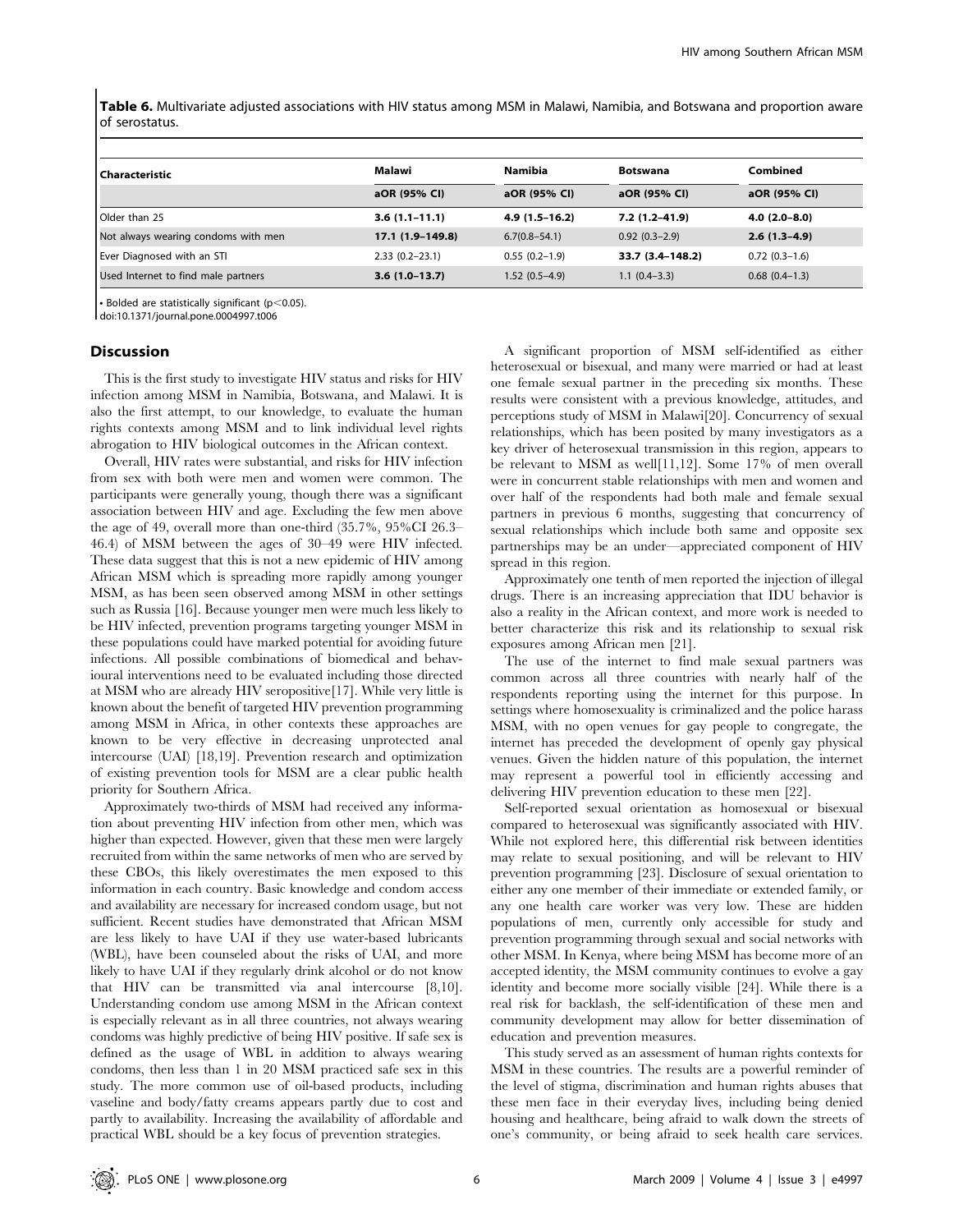Though each of these rights abrogation likely limit access to HIV preventive services, none were significantly associated with HIV at the individual level. This could have been because abrogations were so common that ceiling effects made attribution difficult, as well as the fact that country sample sizes were small. However, having disclosed sexual orientation to family members was significantly associated with blackmail, and, having disclosed sexual orientation to a health care provider was significantly associated with having been denied health care. In the short term, these two factors will continue to limit disclosure of sexual orientation. In addition, those who reported blackmail were also less likely to have been tested for HIV in last 6 months. These structural barriers to available health care services will limit the efficacy of any interventions targeting individual level determinants of HIV transmission among MSM and must arguably, be mitigated to effectively decrease HIV incidence [25].

There are several limitations to this cross-sectional study. Resources and the constraints of working with small CBOs in these rights constrained environments limited the scale and scope of these probe studies. Due to the nature of the study we were unable to establish directions of causality. There are known biases in questionnaire-based estimates of sexual violence [26]. Specifically, using narrowly defined terms of sexual violence such as rape in a study instrument, as was done in this study, may underestimate its prevalence. The study samples are convenience samples generated by use of chain-referral techniques rather than population-based samples, which is a key limitation with this study methodology and limit the generalizability of the results to the wider population of MSM in respective countries. This problem, referred to as homophily, will likely be best addressed by larger respondent-driven sampling (RDS) studies, and by venue-time sampling approaches, where feasible[27]. Even with RDS or venue-based sampling, there will be biases in the sample recruited and calculated estimates, though likely of lesser magnitude than when using convenience samples. Non-random sampling may also have overestimated the level of HIV-related knowledge seen in the results. Finally, MSM tend to congregate in urban areas, which is why recruitment took place in urban centers; again, this may limit generalizability.

One conclusion of this research perhaps bears stating openly: MSM exist in Malawi, Namibia, and Botswana, and are at high

#### References

- 1. UNAIDS (2008) 2008 Report on the global AIDS epidemic.
- 2. Caceres CF, Konda K, Segura ER, Lyerla R (2008) Epidemiology of male samesex behaviour and associated sexual health indicators in low- and middle-income countries: 2003–2007 estimates. Sex Transm Infect 84 Suppl 1: i49–i56.
- 3. Baral S, Sifakis F, Cleghorn F, Beyrer C (2007) Elevated Risk for HIV Infection among Men Who Have Sex with Men in Low- and Middle-Income Countries 2000–2006: A Systematic Review. PLoS Med 4: e339.
- 4. IGLHRC (2007) Off the Map:How HIV/AIDS programming is failing same sex practicing people in Africa.
- 5. Brody S, Potterat JJ (2003) Assessing the role of anal intercourse in the epidemiology of AIDS in Africa. Int J STD AIDS 14: 431–436.
- 6. Wade AS, Kane CT, Diallo PA, Diop AK, Gueye K, et al. (2005) HIV infection and sexually transmitted infections among men who have sex with men in Senegal. AIDS 19: 2133–2140.
- 7. Sanders EJ, Graham SM, Okuku HS, van der Elst EM, Muhaari A, et al. (2007) HIV-1 infection in high risk men who have sex with men in Mombasa, Kenya. AIDS 21: 2513–2520.
- 8. Geibel S, Luchters S, King'ola N, Esu-Williams E, Rinyiru A, et al. (2008) Factors associated with self-reported unprotected anal sex among male sex workers in Mombasa, Kenya. Sex Transm Dis 35: 746–752.
- 9. Grijsen ML, Graham SM, Mwangome M, Githua P, Mutimba S, et al. (2008) Screening for genital and anorectal sexually transmitted infections in HIV prevention trials in Africa. Sex Transm Infect.
- 10. Lane T, Shade SB, Mcintyre J, Morin SF (2008) Alcohol and sexual risk behavior among men who have sex with men in South african township communities. AIDS Behav 12: S78–S85.

risk for HIV infection and human rights abuses. Piot et al. recently published a call to action for HIV prevention indicating that each country should appropriate HIV prevention expenditures in an evidence-based manner [28]. To date, there have been no dedicated government expenditures funding evidence-based and targeted HIV prevention programs for MSM in these three countries. To comprehensively address the HIV epidemic, African national AIDS strategies should allocate funds based on evidence such as presented here, ensuring that the right to health care is respected for all. Community partners willing and able to do this challenging work also exist, and supporting these partners and including them in HIV/AIDS fora in country and internationally is likely critical to the success of prevention, treatment, and care programs in these countries.

#### Acknowledgments

We would like to acknowledge all of the community groups who continue to provide front-line human rights advocacy and health services for MSM in Africa, often with very limited funding and significant personal risk. The authors would like to acknowledge all of the study staff belonging to the following organization: Lesbians and Gays and Bisexuals of Botswana (LeGaBiBo), Botswana Network on Ethics, Law, and HIV/AIDS (BONELA), The Center for Development of People (CEDEP) in Malawi, and The Rainbow Project (TRP) in Namibia. We would also like to thank the team at IGLHRC-Africa for providing ongoing support to the community members. Benaifer Badha and Christina Alexander of the Sexual Health and Rights Project (SHARP) at OSI were responsible for duplicate data entry. Thoko Budaza, Sisonke Msimang, and Vicci Tallis of the Open Society Initiative for Southern Africa provided significant administrative support to each of the community partners as well as input into study design and the questionnaire. Joseph Amon of Human Rights Watch and Sam Avrett of amfAR also provided significant input into the study questionnaire. Finally, the authors would like to thank Sue Simon and Heather Doyle, founding and active director of SHARP, respectively, for being a driving force in initiating this work and providing ongoing support for this work and our partners.

## Author Contributions

Conceived and designed the experiments: SB GT FM EU SI FD CB. Performed the experiments: GT FM EU SI FD. Analyzed the data: SB EU SI. Wrote the paper: SB CB. Acted as the Study Coordinator: FD.

- 11. Chen L, Jha P, Stirling B, Sgaier SK, Daid T, et al. (2007) Sexual risk factors for HIV infection in early and advanced HIV epidemics in sub-Saharan Africa: systematic overview of 68 epidemiological studies. PLoS ONE 2: e1001.
- 12. Mah TL, Halperin DT (2008) Concurrent Sexual Partnerships and the HIV Epidemics in Africa: Evidence to Move Forward. AIDS Behav.
- 13. Weller S, Davis K (2002) Condom effectiveness in reducing heterosexual HIV transmission. Cochrane Database Syst Rev CD003255.
- 14. Delaney KP, Branson BM, Uniyal A, Kerndt PR, Keenan PA, et al. (2006) Performance of an oral fluid rapid HIV-1/2 test: experience from four CDC studies. AIDS 20: 1655–1660.
- 15. StataCorp (2007) Stata Statistical Software: Release 9.2.
- 16. Sifakis F, Peryshkina A, Sergeyev B, Mogilnyii V, Beloglazov A, Masenior NF, et al. (2008) Rapid assessment of HIV infection and associated risk behaviors among men who have sex with men in Russia, 2008 (Abstract *#* MOPE0396).
- 17. Coates TJ, Richter L, Caceres C (2008) Behavioural strategies to reduce HIV transmission: how to make them work better. Lancet 372: 669–684.
- 18. Herbst JH, Sherba RT, Crepaz N, Deluca JB, Zohrabyan L, et al. (2005) A meta-analytic review of HIV behavioral interventions for reducing sexual risk behavior of men who have sex with men. J Acquir Immune Defic Syndr 39: 228–241.
- 19. Johnson WD, Holtgrave DR, McClellan WM, Flanders WD, Hill AN, et al. (2005) HIV intervention research for men who have sex with men: a 7-year update. AIDS Educ Prev 17: 568–589.
- 20. Ntata PR, Muula AS, Siziya S (2008) Socio-demographic characteristics and sexual health related attitudes and practices of men having sex with men in central and southern Malawi. Tanzan J Health Res 10: 124–130.